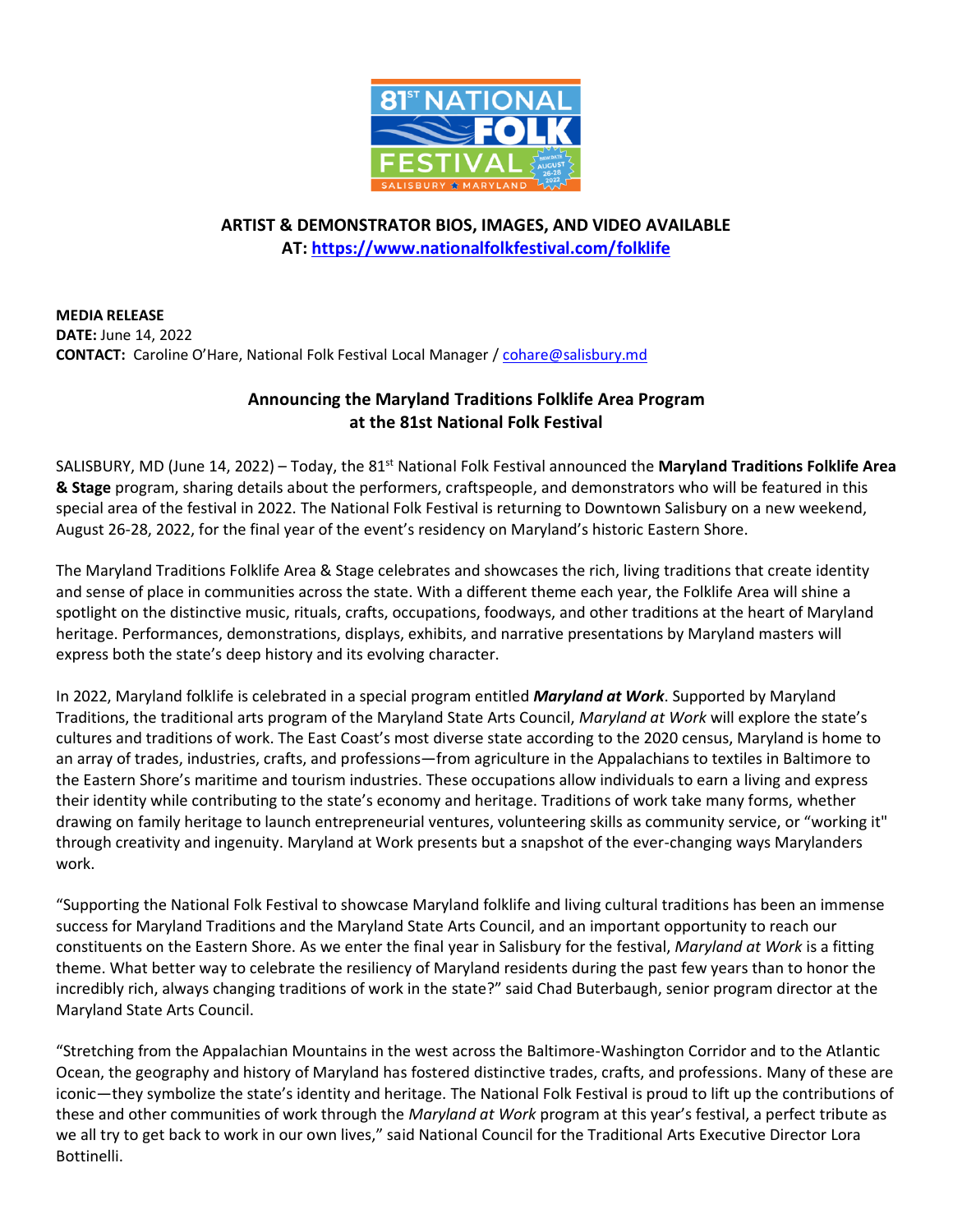The Maryland Traditions Folklife Area & Stage is produced in collaboration with Maryland Traditions, the traditional arts program of the Maryland State Arts Council.

The *Maryland at Work* program will feature:

**Amadou Kouyaté** of Washington, D.C., a master of the Manding kora who upholds 150 generations of his family's revered musical lineage by blending age-old knowledge and techniques with contemporary sounds.

**Big Howdy with special guest Jonathan Vocke** of Silver Spring and Baltimore, an institution of Washington, D.C.'s thriving bluegrass scene fronted by pioneering vocalist Dede Wyland, with a special appearance from her up-and-coming vocal student.

**Black Women's Hair: Salisbury Style,** demonstrating Black hair braiding techniques and shining a light on one Salisbury family's story of a multigenerational tradition shared among women that inspired a professional calling.

**Charm City Junction** of Baltimore, combining old-time rhythms, Irish melodies, and hard-driving bluegrass to create funky rhythms and highly danceable, foot-stomping performances.

**Gerdan** of Silver Spring, presenting the diversity and complexity of Ukrainian traditional music, with captivating dancing that demonstrates the music's variety of movements and rhythms.

**Gertie Hurley** of Bowie, an award-winning educator, health advocate, and entrepreneur known for making and championing Black cloth dolls.

**Gwen Handler & Winnie Dreier** of Westminster and Millers, demonstrating traditional methods of wool fleece as a functional textile through spinning and weaving.

**Habitat for Humanity of Wicomico County**, building two sheds to highlight its vision for providing housing for lowincome families through community service.

**Janice Greene & Naomi Reid** of Windsor Mill and Baltimore, telling stories of Black women whose lives were key to Eastern Shore heritage.

**Joanne Guilfoil** of Ocean City, demonstrating historic amusement park ride restoration by working on two children's carousel horses from Trimper's Rides of Ocean City.

**Johnson Bay Oyster Company** of Girdletree, educating audience members about the benefits of top-water oyster farming while shucking oysters.

**Karen Ashbrook & Chao Tian** of Silver Spring and Clinton, exploring the cultural connections shared by the American and Chinese hammered dulcimer.

**Mark Wiest** of Tilghman Island, showcasing boatbuilding skills and traditional woodworking methods through a mastcarving demonstration.

**Maryland Spirituals Initiative Ensemble** of the Eastern Shore, an intergenerational choir performing uplifting, inspiring standards from the African American spirituals tradition that invoke the region's unique role in the struggle for freedom and equality.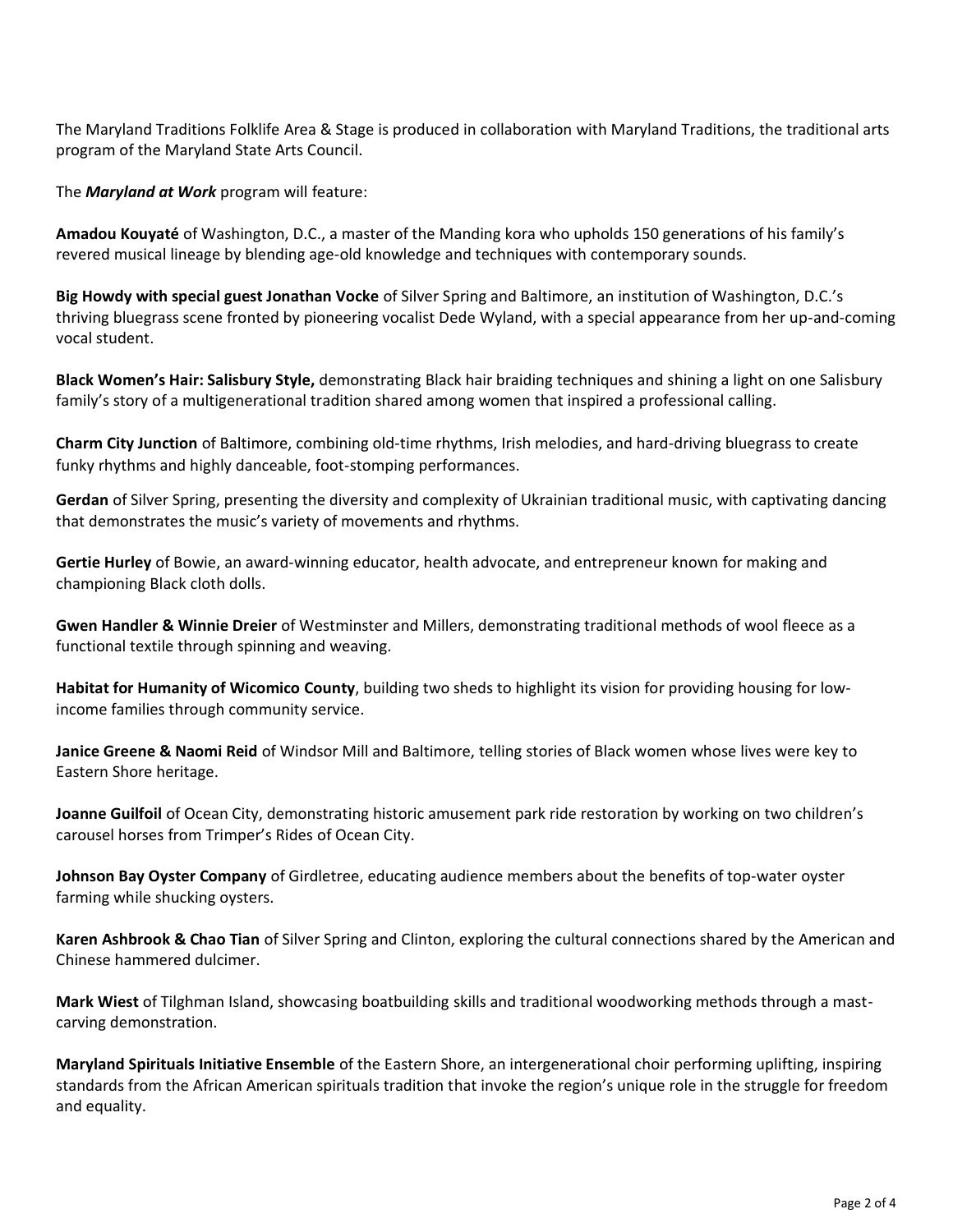**Maryland WERKS** of Ocean City and Rehoboth, Delaware, showcasing the Eastern Shore's best drag performers in all their regal diversity in a special, highly interactive performance.

**Nuri Auger** of Baltimore, demonstrating kebaya (garment) making, an elegant, quintessentially Indonesian textile tradition that symbolizes national history and cultural identity.

**Pablo Regis & Cissa Paz** of College Park, performing various styles of samba, Brazil's energetic and rhythmic national music, with a special emphasis on the importance of the *cavaco*, a four-stringed, ukulele-like instrument.

**Puerto Rico Distillery** of Frederick, demonstrating how to blend and mix flavors with their high-quality, artisanal *pitorro*, or Puerto Rican moonshine, using family recipes passed down across several generations.

**Randy Rosso & Stephen Bloom** of Rockville and Silver Spring, performing the majestic, sacred sounds of Afro-Cuban *batá* drumming, accompanied by a chorus of singers.

**Rosie Bowen & Adrianna Bowen-Herrera** of Rose's Bakery in Baltimore, sharing family recipes for collard green sandwiches, a dish central to identity and memory for Baltimore's Lumbee Indian community.

**Samia Mahbub Ahmad Quartet** of Bethesda, showcasing the interplay of complex vocalizations, melodic and rhythmic instrumentation, and improvisation that defines Hindustani classical music.

**Split Acres Maple** of Grantsville, demonstrating techniques for boiling maple syrup and making maple sugar by combining old and new methods.

The 81<sup>st</sup> National Folk Festival will feature approximately 350 musicians, dancers, puppeteers, storytellers, and crafts demonstrators, continuous performances on multiple outdoor stages, the Maryland Traditions Folklife Area & Stage, a participatory dance pavilion, a Family Area, a Festival Marketplace, and regional and ethnic foods. The three-day festival is FREE to the public.

For more information on the Maryland Folklife Area program, visit: [NationalFolkFestival.com/folklife.](https://www.nationalfolkfestival.com/folklife)

For more information on the 81<sup>st</sup> National Folk Festival visit [NationalFolkFestival.com.](http://nationalfolkfestival.com/)

# # #

### **About the National Folk Festival**

Since it was first presented in St. Louis in 1934, the National Folk Festival, the NCTA's flagship event, has celebrated the roots, richness, and variety of American culture. Championed in its early years by Eleanor Roosevelt, it was the first event of national stature to present the arts of many nations, races, and languages on equal footing. It was also the first to present to the public musical forms such as the blues, Cajun music, polka, Tex-Mex conjunto, Peking Opera, and many others. Today, the National is an exuberant traveling festival, produced by the NCTA in partnership with communities around the country, that embraces the diverse cultural expressions that define us as a people in the 21st century.<https://www.nationalfolkfestival.com/>

### **About the National Council for the Traditional Arts (NCTA)**

A leading non-profit in the field, the National Council for the Traditional Arts (NCTA) is dedicated to the presentation and documentation of folk and traditional arts in the U.S. Stressing excellence and authenticity, the NCTA presents the nation's finest traditional artists in major festivals, tours, concerts, workshops, demonstrations, exhibitions, media productions, school programs, cross-cultural exchanges, and other activities. It works in partnership with American communities to establish new, sustainable